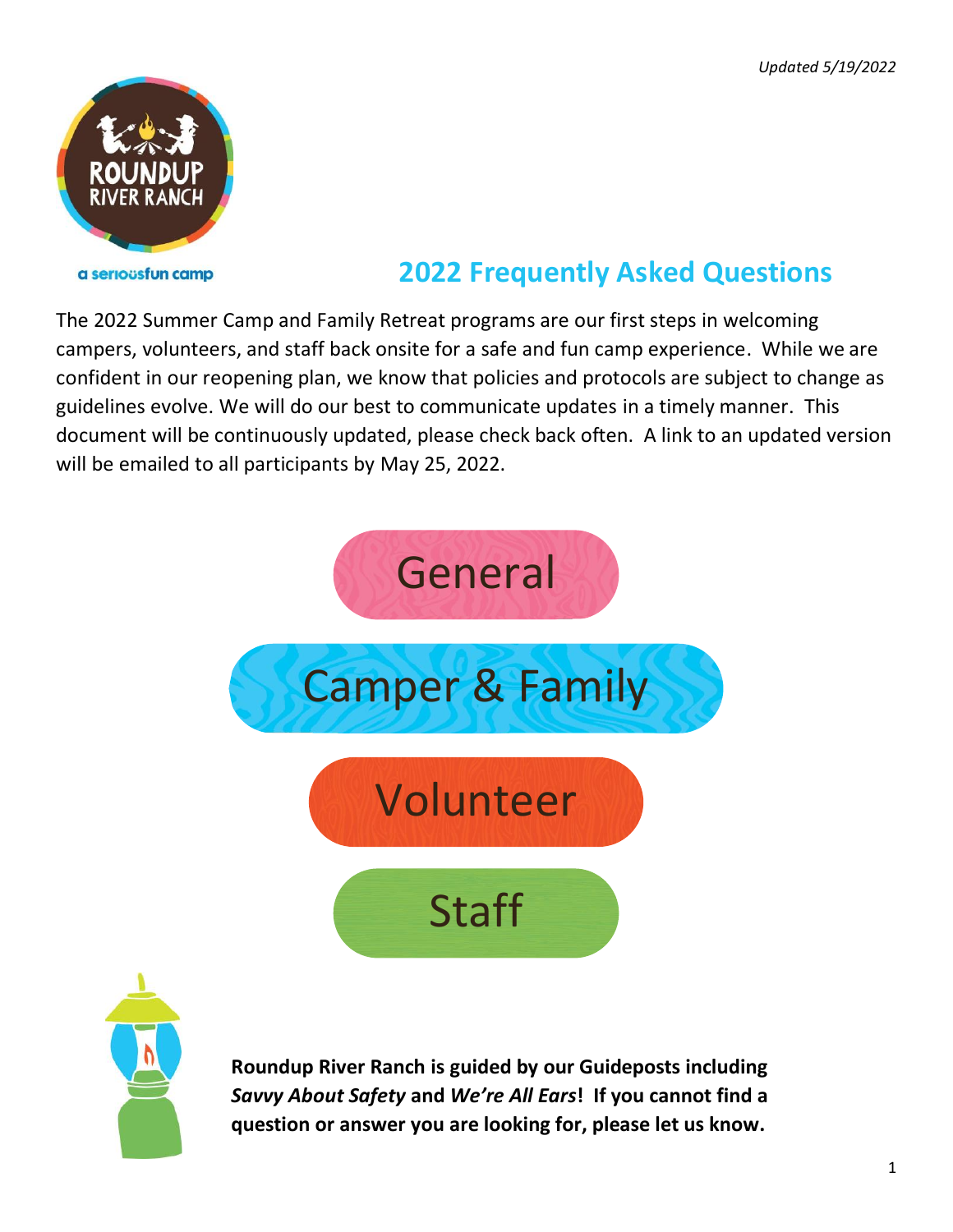# **General FAQs**

#### **How was the decision made to bring campers back onsite for Summer Camp and Family Retreat programs in 2022?**

The Roundup River Ranch staff considered key issues involved in bringing campers back onsite including camper experiences, capacity, housing, session length, diagnosis groups served, food services and dietary needs, cleaning/ housekeeping, transportation logistics, COVID testing, vaccines, facility updates needed, program cancelation risks, staffing, and more. Based on these factors, a decision-making tool was created to help us continuously reassess our capability to safely run onsite programs with excellence. This tool, our Camp Operation Readiness Grid, will be used to track and continuously reassess our capacity to safely provide camp programming. This grid reviews a number of areas including: Community Restrictions, Infection Control Capabilities, Staffing and Supplies, Program and Facilities Capabilities, Testing Capabilities, Vaccine Availability, and Transmission Status.

Staff made the recommendation to the Board of Directors that onsite programming resume in 2022, assuming we can meet all standards in the Camp Operation Readiness Grid. In Fall 2021, the Board of Directors, approved the decision to work towards reopening the campsite for a residential camp program at approximately 55% capacity during summer camp and 66% during Family Retreats.

## **How will Roundup River Ranch operate in compliance with guidelines and best practices from safety and health organizations?**

In designing and operating the 2022 Summer Camp program, we will be closely following summer camp guidelines from the Center for Disease Control (CDC), the Colorado Department of Public Health and Environment (CDPHE), the Colorado Department of Human Services and childcare licensing (CDHS), and the American Camping Association (ACA). We will also be operating based on recommendations from the SeriousFun Children's Network (SFCN) that were created with support from outside professionals, Environmental Health and Engineering, Inc (EH&E) specifically for camps serving children with serious illnesses. As these standards develop and evolve throughout the spring and summer, we will continuously update our own policies in compliance.

#### **How will Roundup River Ranch determine it is safe to continue operation throughout the summer?**

We will look at many aspects to determine whether it is safe to operate onsite programs throughout the summer and fall. This assessment will include topics such as COVID test positivity rate, the emergence of new COVID variants, community restrictions, staffing and supplies, program considerations, facility capabilities, and more.

#### **What safety precautions are being taken to prevent the spread of COVID-19 at Camp?**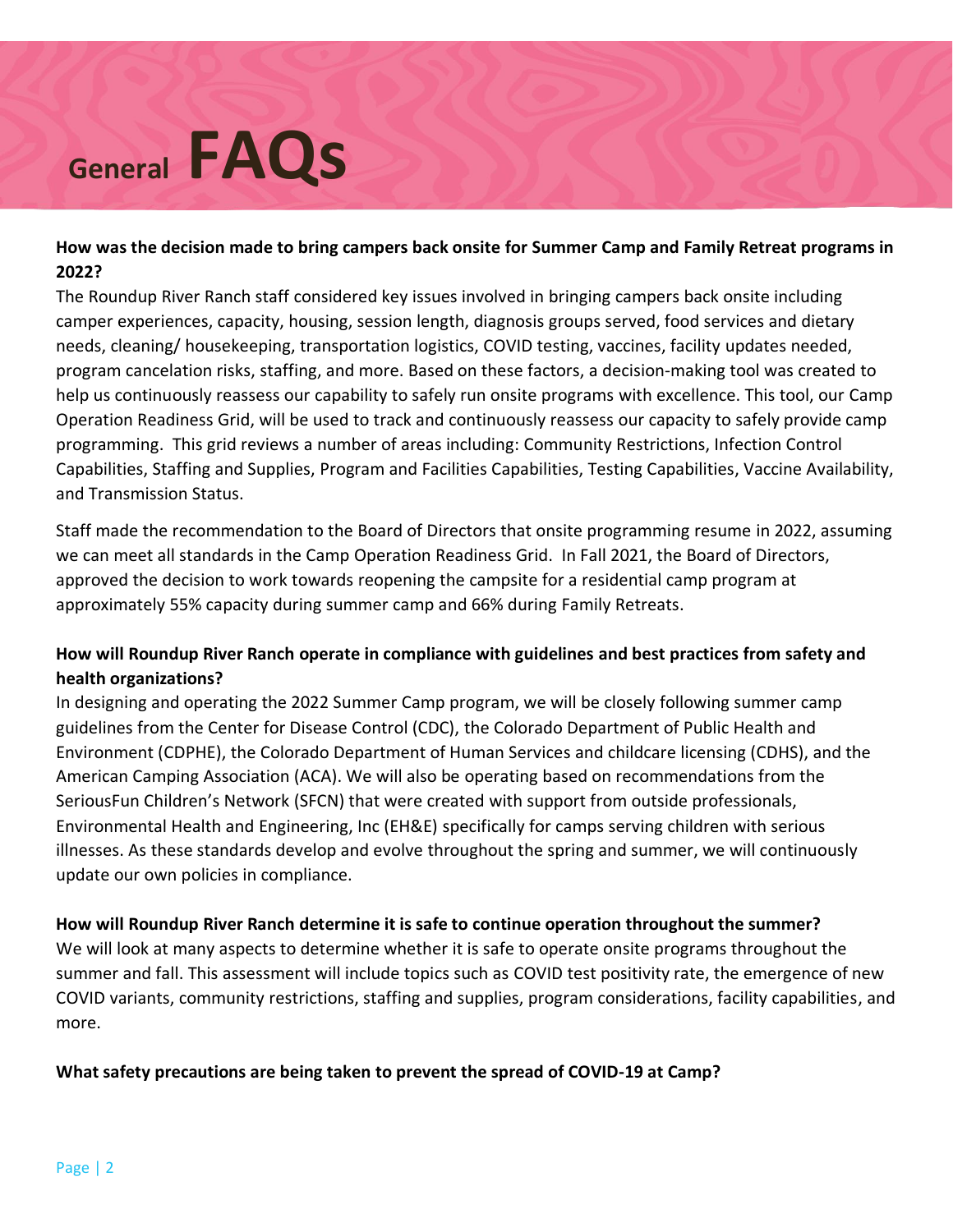- **Facility Improvements:** Camp-wide updates are in progress. Improvements include additions and updates to the medical center (The Depot), improved ventilation and HEPA air filters in buildings, additional outdoor eating areas, and more.
- **Pre & Post-Camp Protocols:** Campers, volunteers, and staff will all be asked to follow new protocols that minimize the risk of acquiring and spreading COVID-19 before, during and after programs. These protocols include vaccination, pre-screening and testing before arriving at camp, testing upon arrival and during camp, and screening for symptoms after leaving camp.
- **Program Structure:** In addition to reduced capacity, many aspects of our program will be adapted. Cabin nurses will live in the cabins with campers and cabin staff and everyone living in a cabin will be considered a pod (like a pod of dolphins). Each cabin pod will maintain the same campers and adults throughout the camp session. Cabin pods will travel around camp as a unit and will do activities, go to program areas and eat together. Small group outdoor activities will be the norm and large group activities will include each pod physically distancing from one another.

## **What are Roundup River Ranch's mask requirements?**

Roundup River Ranch is committed to putting health and safety first. This is why we are asking everyone who will be at camp to be vaccinated against COVID, participate in low-risk activities for 10 days prior to arriving on site, and do pre-camp COVID testing and onsite COVID testing on arrival day and the following day. If everyone tests negative for COVID, and after campers have joined their cabin pod, those in a pod will be allowed to remove their masks when they are with their pod. Anyone who prefers to continue wearing a mask may do so. Masks are required whenever there is interaction with anyone from another pod. Masks do not need to be worn outside. And masks are not worn while eating, drinking, brushing teeth, showering, sleeping, taking medications or during medical treatments.

If there are any positive COVID tests in Roundup River Ranch, then masks will be required throughout the session when indoors except during designated mask breaks*. (For more information about what happens if someone tests positive, see the section 'What happens if someone tests positive for COVID-19 while at Roundup River Ranch?)*

- Mask breaks are times that masks are not required. Mask breaks will include when outdoors, while eating, drinking, brushing teeth, showering, sleeping, taking medications or during medical treatments; while boating; and during feet off the floor time (when campers are on their own beds).
- Large group activities will take place in pods, with a minimum of 20 feet between each pod. Pods will never mix in large group activities.

#### **What type of masks are approved by Roundup River Ranch?**

- Masks must always provide close fitting coverage of nose and mouth without the need to use hands to hold in place or make repeated adjustments**.** Surgical masks, KN95 masks, or KF94 masks are highly recommended, although multi-layered fabric mask will be allowed.
- All camp participants are responsible for providing their own suitable masks, a minimum of two per day of camp (although we strongly recommend packing extras!).
- *Please note: Neck gaiter, ski buff, bandana style face coverings and masks incorporating a 'valve' are not effective in preventing transmission and are not suitable for use while on site at Roundup River Ranch.*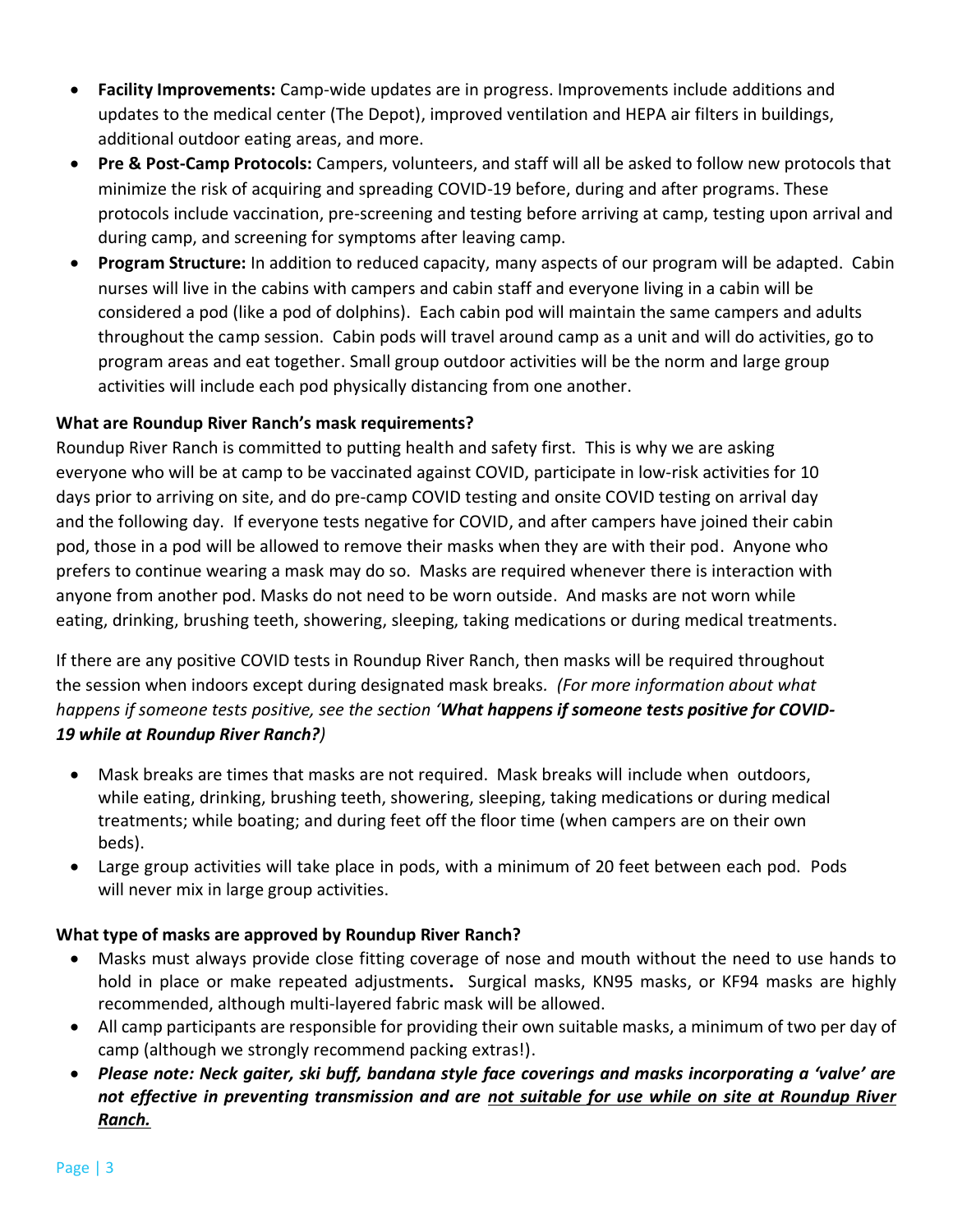#### **What will happen if someone shows symptoms consistent with COVID-19 while at Camp?**

If someone shows symptoms that may be consistent with COVID-19 while onsite, they will be evaluated and if warranted, tested by a member of the medical staff in a safe testing location.

#### **What will happen if someone is confirmed positive for COVID-19 while at Roundup River Ranch?**

If someone onsite tests positive for COVID-19, we will continue to monitor symptoms and make a departure plan that ensures they are able to safely leave Roundup River Ranch. If the person is a minor, their parents or legal guardians will be notified immediately. We will work in accordance with our local public health department to notify and/or isolate any individuals who have had potential contact with the person. The parents and guardians of all campers onsite will also be notified if we have a positive test onsite. *For specific details concerning campers, volunteers, or staff, please see the respective FAQs.*

#### **What are the dates of the 2022 onsite programs?**

*Please visit the website for the most up to date information regarding what diagnosis groups will be served during each session.*

Summer Camp Session 1: June 16-20 (Volunteer orientation starts June 15) Summer Camp Session 2:June 24-28 (Volunteer orientation starts June 23) Summer Camp Session 3: July 7-11 (Volunteer orientation starts July 6) Summer Camp Session 4: July 15-19 (Volunteer orientation starts July 14) Summer Camp Session 5: July 24-28 (Volunteer orientation starts July 23)

*Family Retreats:* A newly imagined program that gives campers and their families the opportunity to enjoy respite, recreation, and the joy of togetherness at Camp. Programming will focus on the family unit – each family will have their own unique schedule and will create family memories as they explore camp, enjoy nature, and rejuvenate through the power of play.

Family Retreat Session 1: July 1-3 (Volunteer orientation is July 1) Family Retreat Session 2: September 9-11(Volunteer orientation is September 9) Family Retreat Session 3: September 23-25 (Volunteer orientation is September 23) Family Retreat Session 4: October 7-9 (Volunteer orientation is October 7) Family Retreat Session 5: October 21-23 (Volunteer orientation is October 21)

#### **Will special guests and visitors be allowed on camp during session?**

No. Due to the limited capacity of individuals allowed on camp, and our strong focus on keeping cabins in selfcontained pods, we will not incorporate special guests or visitors into this year's program schedule. Those individuals still interested in volunteering are encouraged to complete the volunteer application for day volunteer opportunities throughout the summer.

**Will tours be allowed at camp this year?** Tours will look very different this year with a focus on the beautiful campsite. To protect our campers, buildings will not be available for tours and tour guests will not interact with campers, volunteers, or staff working with campers. Health screenings and masks will be required.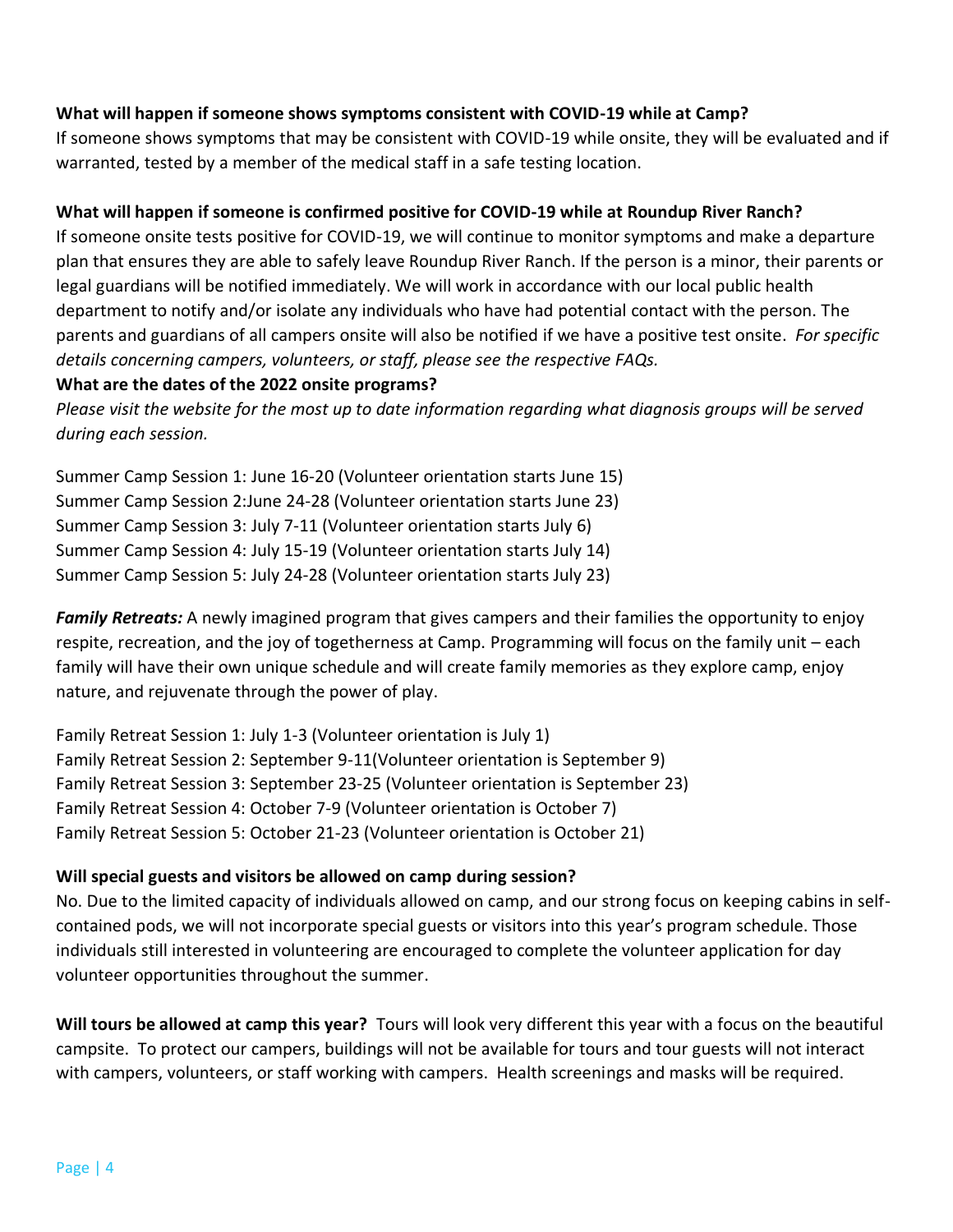

## **What opportunities are available to stay connected with Roundup River Ranch?**

While we are operating at reduced capacity onsite, we will have lots of other opportunities to stay connected! We hope you choose to participate in a way that supports you. Please visit [www.RoundupRiverRanch.org](http://www.roundupriverranch.org/) for a full list of opportunities.

#### **Offsite, In-Person Options**

• *Camper Reunions:*Camper Reunions will be held throughout the year, with a primary focus in the greater Denver area. These in-person experiences are family events. Please keep an eye on your email for dates and more information! The website will also be updated regularly.

#### **Camp Online Options**

- *Summer Camp Online:*All campers (ages 7-17) and their siblings, regardless of diagnosis and in-person participation, are welcome to sign up for Summer Camp Online August 1-5.
- *Family Camp Online:* All campers (ages 5-17) and their families, regardless of diagnosis and regardless of in-person participation, are welcome to sign up for one or both Family Camp Online sessions February 4- 6, 2022, and October 28-30, 2022.
- *Camp Clubs:*Camp Clubs (ages 7-17) are month long programs that meet for an hour one evening per week.
- *Camper Reunions Online:* Online camper reunions (ages 7-17) last a couple of hours and are a great way to reconnect for a barrel of laughs. Keep an eye on your email for dates and details!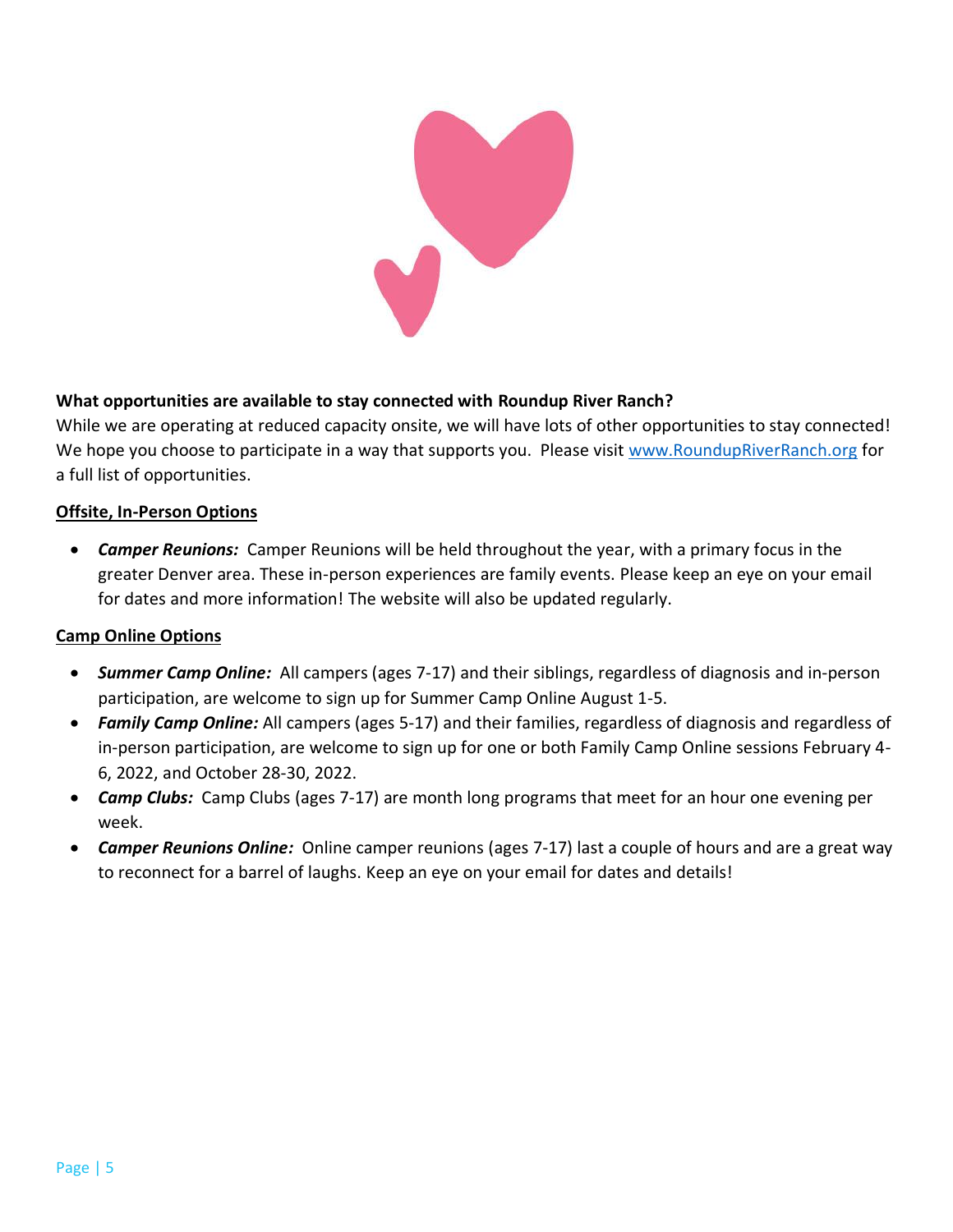#### **Knock, Knock! Special Delivery!**

- **Joy, Delivered:** Enjoy fun activities delivered right to your doorstep! Each delivery contains activities that inspire creativity, compassion, teamwork, and play. Sign up once for the year to receive four special deliveries – two boxes and two envelopes of joy!
- **Follow Us on Social Media:**

We will continue to post important updates about camp, future programs, and fundraisers on Facebook and Instagram. Follow us to stay connected!

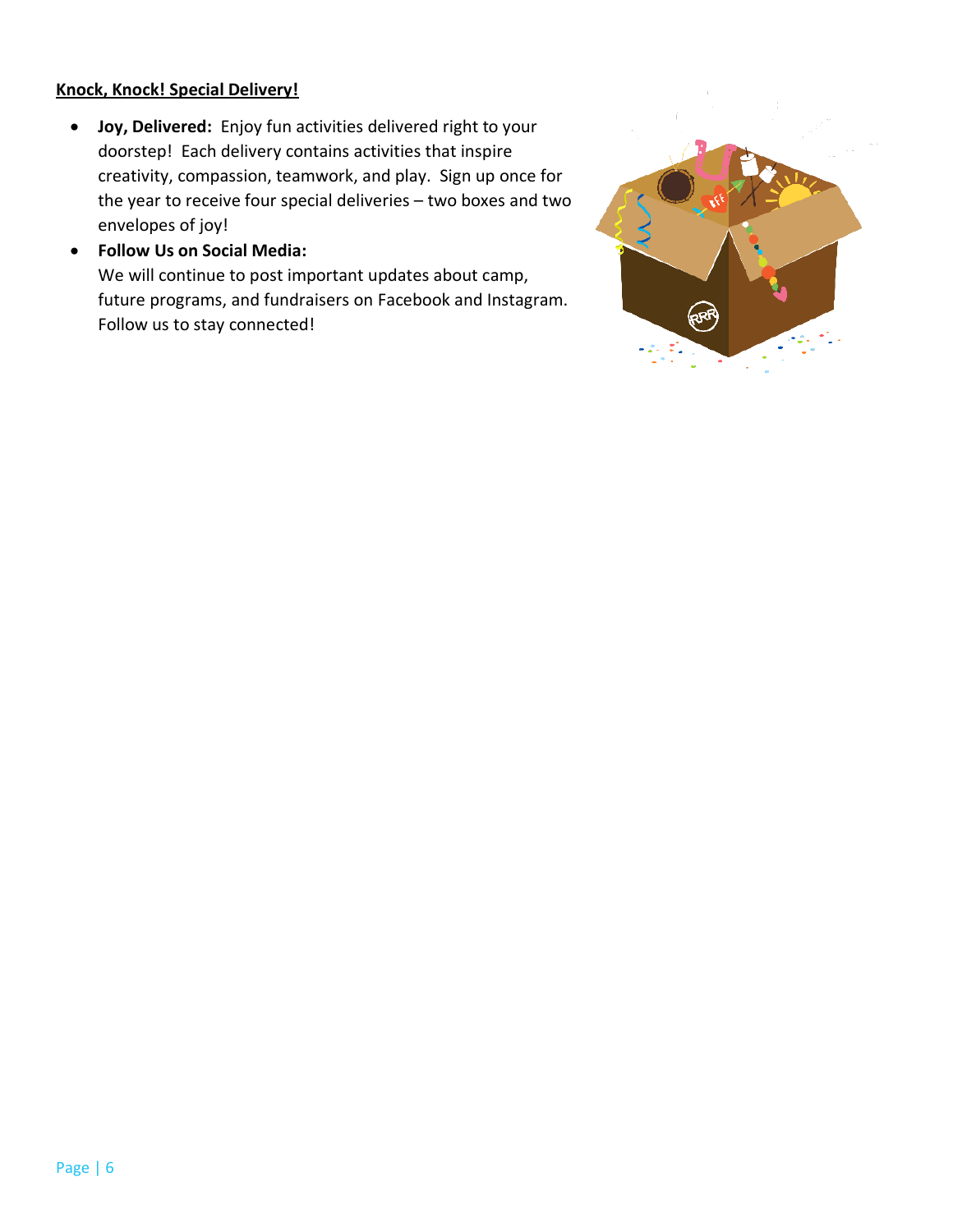# **Camper & Family FAQs**

# **Camper Eligibility**

**Who is eligible to apply as a camper for the 2022 Summer Camp and Family Retreat programs?** Camper eligibility requirements…

- 7-17 years of age with a qualifying medical diagnosis**.** Please see a complete list at [www.roundupriverranch.org/campers/camper-eligibility.](http://www.roundupriverranch.org/campers/camper-eligibility)
- **New!** Can successfully wear a mask throughout the day.
- **New!** Are fully vaccinated for COVID-19.
- **New!** We are monitoring community spread in our own region as well as regions from which campers will be travelling. If a camper resides outside of Colorado, we will evaluate the application based on that camper's local community spread, travel restrictions, and mode of transportation. We cannot accept campers who require airline travel to get to camp.

## **How much does it cost to attend the 2021 Summer Camp Program?**

All Roundup River Ranch programs are offered FREE of charge to our campers and families.

# **Are 18 and 19-year-olds who were supposed to attend their last session in 2020 or 2021 eligible for Summer Camp programs?**

We are unable to host campers above the age of 17 due to our childcare license.

#### **Which sessions can siblings attend?**

Siblings are eligible to attend all Camp Online programs, in-person Camper Reunions, and Family Retreats. Due to limited capacity, we are not accepting sibling applications for in-person Summer Camp programs.

#### **Are there travel restrictions for campers coming to Roundup River Ranch?**

We cannot accept campers who require airline travel to get to camp. In compliance with current CDC and

Colorado guidelines, we are monitoring community spread in our own region as well as regions from which campers will be travelling. Campers who live within driving distance of camp will be prioritized.

A very limited number of seats (10 per session) will be available for campers on the Roundup River Ranch bus from the Denver area. These seats will be prioritized based on financial or medical need.

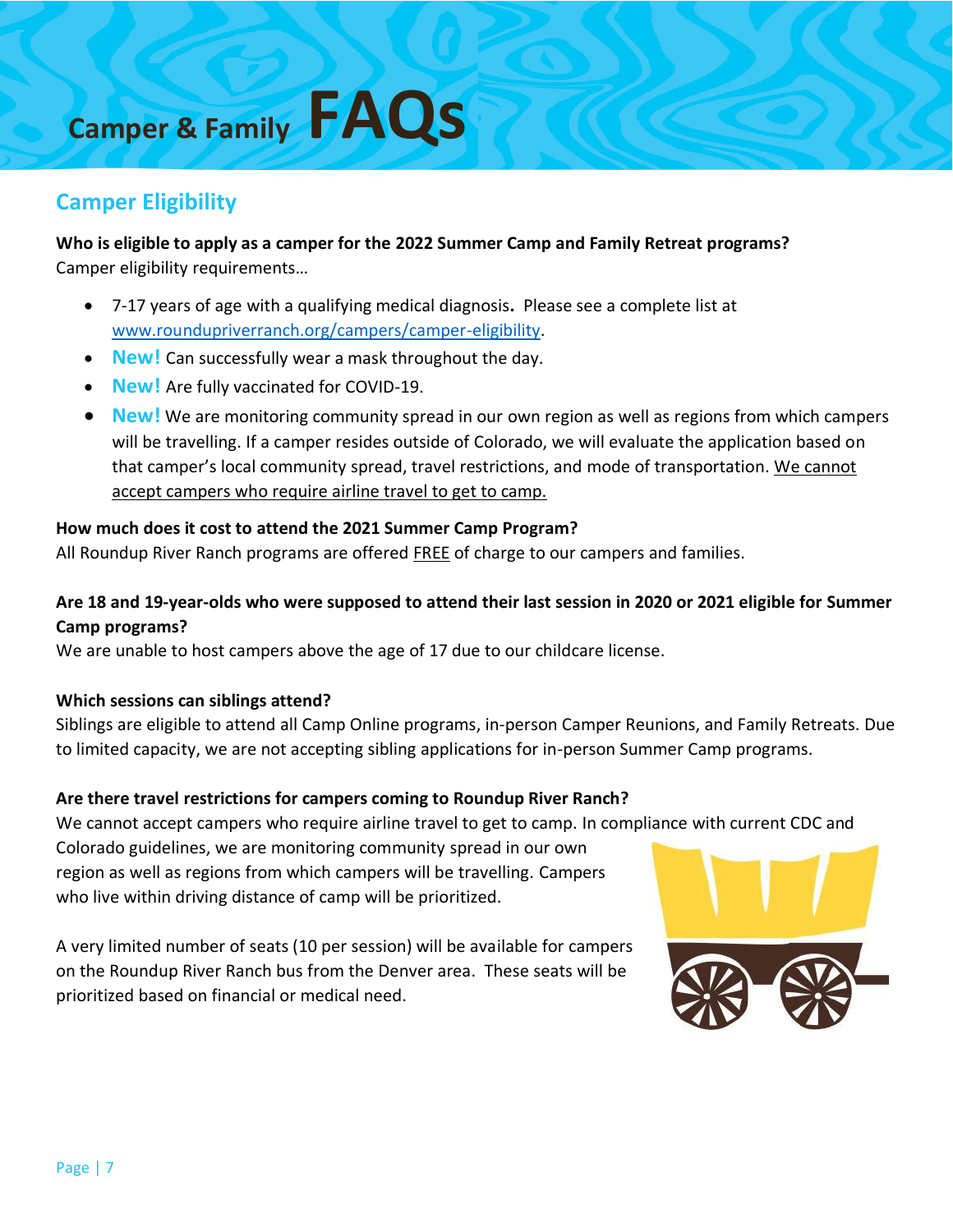# **Camper Application Process**

#### **How does the camper application process work for the 2022 Summer Camp Program?**

Camper applications for Summer Camp and Family Retreats will become available on January 3, 2022, online at [www.roundupriverranch.org/campers/apply-for-camp.](http://www.roundupriverranch.org/campers/apply-for-camp)

- **Summer Camp** applications will be accepted through Friday, March 18 at 5:00pm MST. Families will be notified of the lottery process results for Summer Camp by April 15. Campers who are selected through the lottery process will be notified by email and will then have two weeks to complete all registration forms. Once these forms are reviewed by the staff team, an official camper acceptance will be sent out.
- **Family Retreat 1** applications will be accepted through Friday, April 15 at 5:00pm MST. Families will be notified of the lottery process results for Family Retreat 1 by May 13. Camper families who are selected through the lottery process will be notified by email and will then have two weeks to complete all registration forms. Once these forms are reviewed by the staff team, an official camper acceptance will be sent out.
- **Family Retreat 2-5** applications will be accepted through Wednesday, June 1 at 5:00pm MST. Families will be notified of the lottery process results for Family Retreats 2-5 by July 15. Camper families who are selected through the lottery process will be notified by email and will then have two weeks to complete all registration forms. Once these forms are reviewed by the staff team, an official camper acceptance will be sent out.

Applications will be reviewed by a staff team to ensure completion and eligibility. Then, a lottery system will be used to fill spots. *Campers aged 16 and 17 will be prioritized due to aging out*. After this age group is prioritized, a lottery system will be used to fill remaining available spots. Being selected by the lottery does not guarantee a spot. A camper is officially accepted with a reserved spot after the camper family completes the registration forms *and* the registration form is reviewed by staff. All application, lottery, and registration form communications will be sent via email.

#### **If things are missing from the application, will I be notified?**

Yes, an email will be sent with the status of your child's application and a list of missing items *prior* to the application deadline. Applications must be complete by the deadline.

#### **Why use a lottery system this summer rather than the typical first-come, first-serve method?**

We will be serving approximately 40 campers per session (55%) during summer camp and 12 families (66%) for family retreats. It is likely that the number of applicants will exceed the number of spots we have available. The lottery is a selection process that will help ensure all applicants have an equal chance of being selected.

## **What are the chances my child will be selected in the lottery?**

Camper selection in the lottery will depend on the number of eligible applications received. There is no way to predict if your application will be selected by the lottery, but we strongly

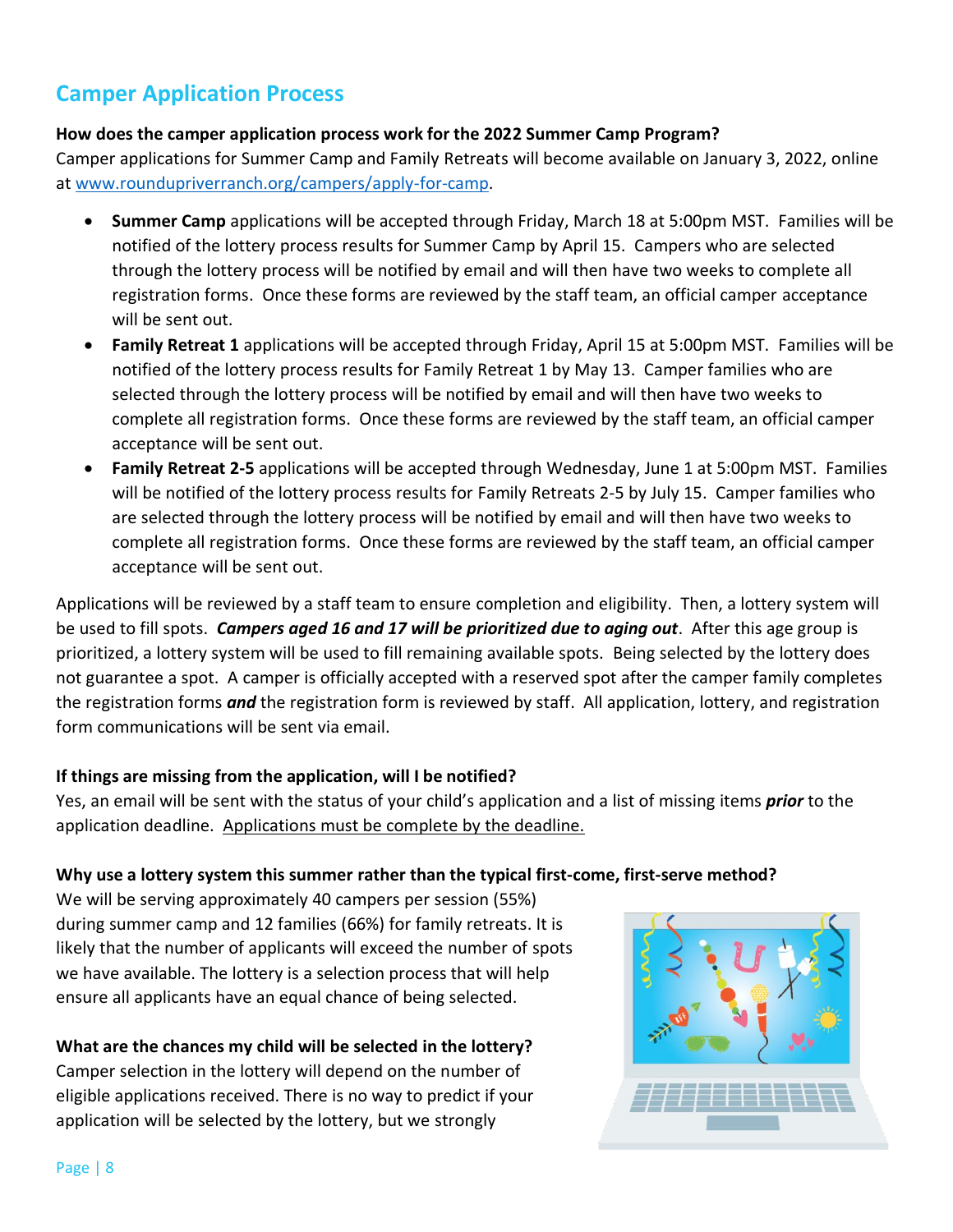encourage all interested campers to apply.

#### **When will I know if my child has a spot in the 2022 programs?**

Families will be notified of the lottery process results for summer camp by April 15, 2022. Families will be notified of the lottery process results for family retreats by May 13, 2022, for Family Retreat 1 and by July 15, 2022, for Family Retreats 2-5.

#### **How will the Waitlist work?**

Applicants not initially selected in the lottery process are immediately eligible to sign up for the Waitlist to be notified if a spot becomes available. Due to extensive pre-screen process, we will only be able to call campers off the Waitlist up until two weeks before each session begins. All wait-listed campers are immediately eligible to register for Summer Camp Online.

## **Why do I need to fill out a registration form if my family is chosen in the lottery? Didn't we already apply?**

Our goal is to simplify and streamline the application process. Once an application is chosen in the lottery, we will finalize the application with a final registration form, completing the information staff need to safety care for your child at camp.

# **Camper Session Dates & Schedule**

#### **What are the session dates of the 2021 Summer Camp Program?**

Summer Camp Session 1: June 16-20 (Volunteer orientation starts June 15) Summer Camp Session 2:June 24-28 (Volunteer orientation starts June 23) Summer Camp Session 3: July 7-11 (Volunteer orientation starts July 6) Summer Camp Session 4: July 15-19 (Volunteer orientation starts July 14) Summer Camp Session 5: July 24-28 (Volunteer orientation starts July 23) Family Retreat Session 1: July 1-3 (Volunteer orientation is July 1) Family Retreat Session 2: September 9-11 (Volunteer orientation is September 9) Family Retreat Session 3: September 23-25 (Volunteer orientation is September 23) Family Retreat Session 4: October 7-9 (Volunteer orientation is October 7) Family Retreat Session 5: October 21-23 (Volunteer orientation is October 21)

#### **What time should we arrive on the first day and depart on the last day of camp?**

Check-in and check-out times will vary. Campers will be assigned a specific time in their confirmation email.

#### **How will the session schedule differ in 2021 than in past summers?**

We will host five Summer Camp sessions that are five days each and five Family Retreats that are three days each. The daily camp schedule will remain relatively intact with designated activity area times, mealtimes, rest time, and evening activities. Cabins will travel together in pods, maintaining the same campers, counselors, and volunteers throughout the session. Campers will be able to participate in many of the same camp activity areas, but large camp-wide events will consist of pods physically distancing from one another (20+ feet) in a large

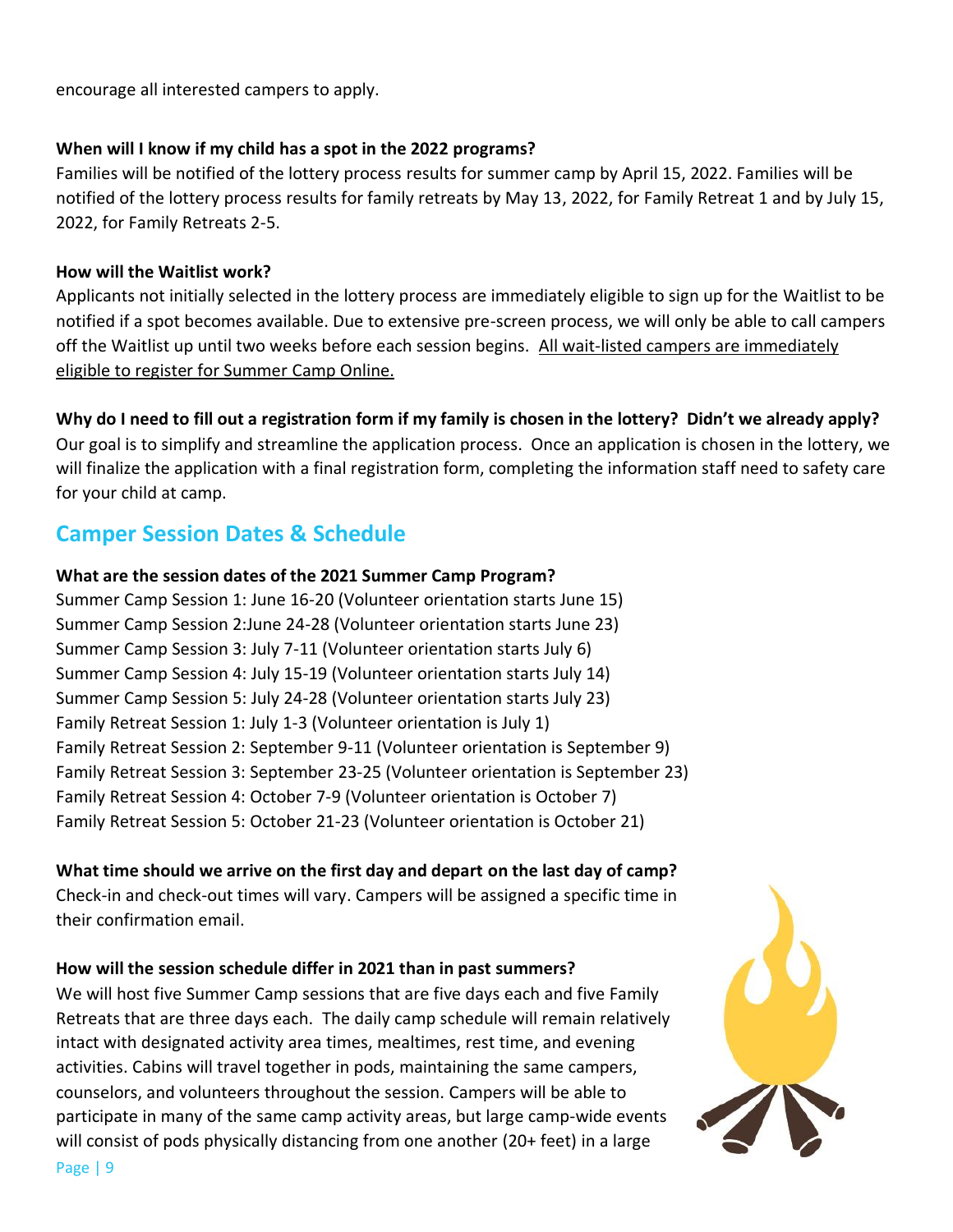outdoor space. We are not able to offer horseback riding or high ropes this year. We are thrilled to introduce some new activities including low ropes!

#### **Can my child attend an in person summer camp and summer camp online?**

Absolutely! Whether you join us in person at the campsite or not, ALL campers and siblings are invited to Summer Camp ONLINE and Family Camp ONLINE. Please visit [www.RoundupRiverRanch.org](http://www.roundupriverranch.org/) for more information.

#### **Can I stay with or visit my child while they are at Summer Camp?**

No, the summer program is a residential program for youth campers only. Parents and family members are not permitted to stay at Roundup River Ranch and visitors will not be allowed onsite during sessions. We are happy to recommend hotels in the area to stay nearby during your child's session.

For additional information on area attractions, visit: www.visitvailvalley.com www.visitglenwood.com www.exploresummit.com

# **Safety Protocols**

**Are campers required to receive the COVID-19 vaccine to attend the 2022 Summer Camp and Family Retreat programs?**

- **Summer Camp**  Campers must have completed their vaccination for COVID-19 prior to arriving on site. This means that the second dose of an mRNA vaccine (Pfizer, Moderna) or the first dose of a 1 dose vaccine (Johnson and Johnson) must be received at least 2 weeks before a camper arrives to camp. COVID vaccine booster doses for those who are eligible to receive one, are recommended but not required. Please talk to your camper's physician about this. COVID booster dose must be received at least 1 week prior to arriving on site**.**
- **Family Retreats**  All family members eligible to receive the COVID-19 vaccine will be required to have completed their vaccination for COVID-19 prior to arriving onsite. This means that the second dose of an mRNA vaccine (Pfizer, Moderna) or the first dose of a 1 dose vaccine (Johnson and Johnson) must be received at least 2 weeks before a camper arrives to camp. Only medical exemptions (with a physician letter) and age exemptions (children too young to receive the vaccine) will be accepted for Family Retreats. COVID vaccine booster doses for those who are eligible to receive one, are recommended but not required. Please talk to your camper's physician about this. COVID booster dose must be received at least 1 week prior to arriving on site.

#### **What COVID precautions will be required of campers for Summer Camps and Family Retreats?**

• **Before Arriving at Camp:** A member of our medical team will be calling all camper families two weeks prior to their session to perform a pre-screen. We ask that families self-monitor for COVID-19 symptoms and practice low-risk behaviors in the weeks before camp: avoid large gatherings, maintain physical distance, wear a mask around others when and if appropriate, etc. Campers will be asked to submit a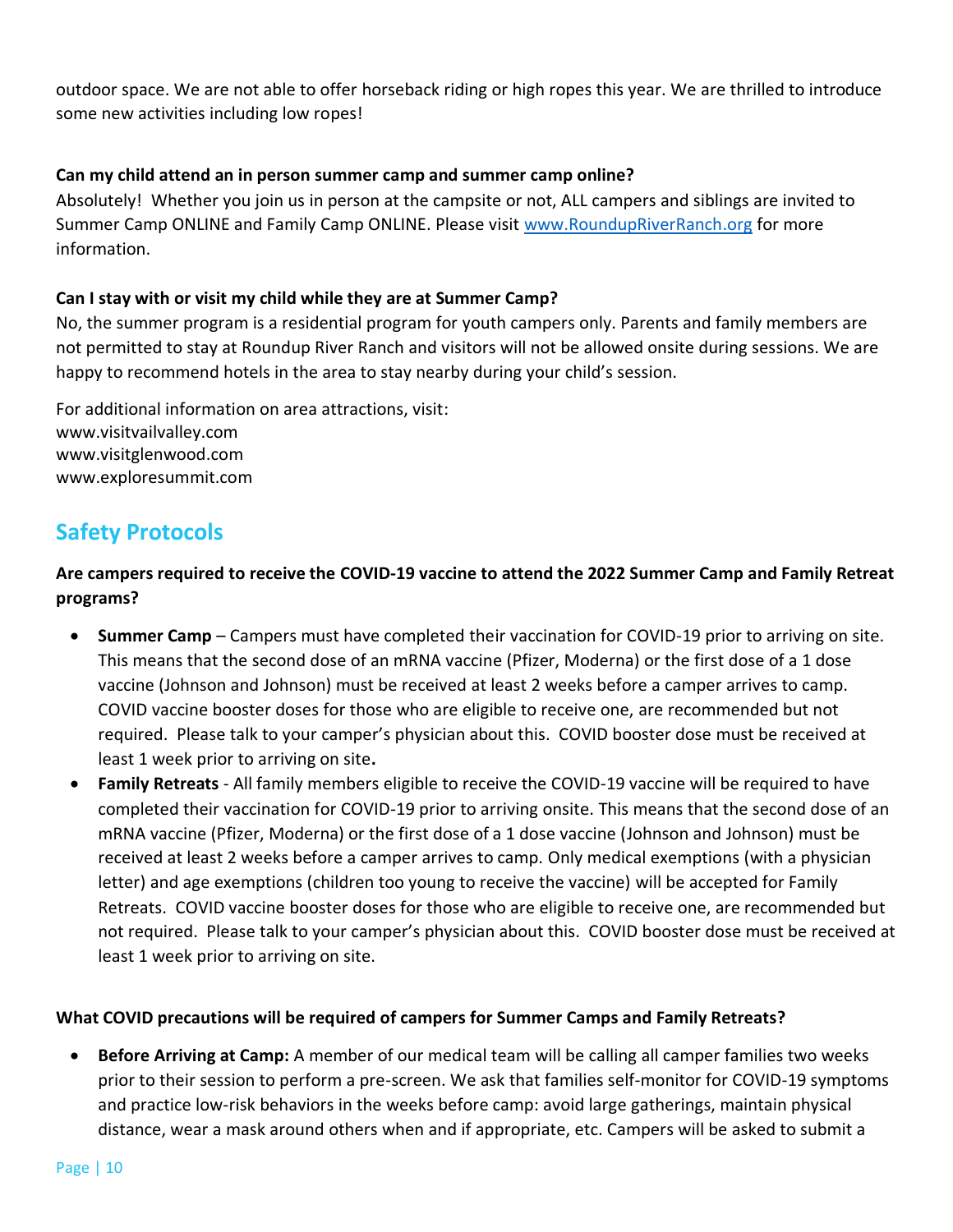negative PCR test within 72 hours before their scheduled arrival. Proof of COVID-19 vaccination completion will be required.

- **While at Camp:** Campers will be screened for COVID-19 related symptoms and take a COVID-19 test during the check-in process and the following day. Cabins will move in pods, maintaining the same campers, counselors, and volunteers throughout the week. Proper handwashing and coughing techniques will be encouraged.
- **After Leaving Camp:** Camper families will be asked to report any COVID-19 related symptoms or positive COVID-19 test results up to two weeks after their camper's session ends.

#### **What are Roundup River Ranch's mask requirements?**

Roundup River Ranch is committed to putting health and safety first. This is why we are asking everyone who will be at camp to be vaccinated against COVID, participate in low-risk activities for 10 days prior to arriving on site, and do pre-camp COVID testing and onsite COVID testing on arrival day and the following day. If everyone tests negative for COVID, and after campers have joined their cabin pod, those in a pod will be allowed to remove their masks when they are with their pod. Anyone who prefers to continue wearing a mask may do so. Masks are required of whenever there is interaction with anyone from another pod. Masks do not need to be worn outside. And masks are not worn while eating, drinking, brushing teeth, showering, sleeping, taking medications or during medical treatments.

If there are any positive COVID tests in Roundup River Ranch, then masks will be required throughout the session when indoors except during designated mask breaks*. (For more information about what happens if someone tests positive, see the section 'What happens if someone tests positive for COVID-19 while at Roundup River Ranch?)*

- Mask breaks are times that masks are not required. Mask breaks will include when outdoors, while eating, drinking, brushing teeth, showering, sleeping, taking medications or during medical treatments; while boating; and during feet off the floor time (when campers are on their own beds).
- Large group activities will take place in pods, with a minimum of 20 feet between each pod. Pods will never mix in large group activities.

#### **What type of masks are approved by Roundup River Ranch?**

- Masks must always provide close fitting coverage of nose and mouth without the need to use hands to hold in place or make repeated adjustments**.** Surgical masks, KN95 masks, or KF94 masks are highly recommended, although multi-layered fabric mask will be allowed.
- All camp participants are responsible for providing their own suitable masks, a minimum of two per day of camp (although we strongly recommend packing extras!).
- *Please note: Neck gaiter, ski buff, bandana style face coverings and masks incorporating a 'valve' are not effective in preventing transmission and are not suitable for use while on site at Roundup River Ranch.*

#### **What happens if a camper shows symptoms consistent with COVID-19 while at camp?**

• **Summer Camp:** If a camper shows symptoms consistent with COVID-19 while onsite, the cabin nurse will accompany the camper to the medical center for further evaluation and possible testing.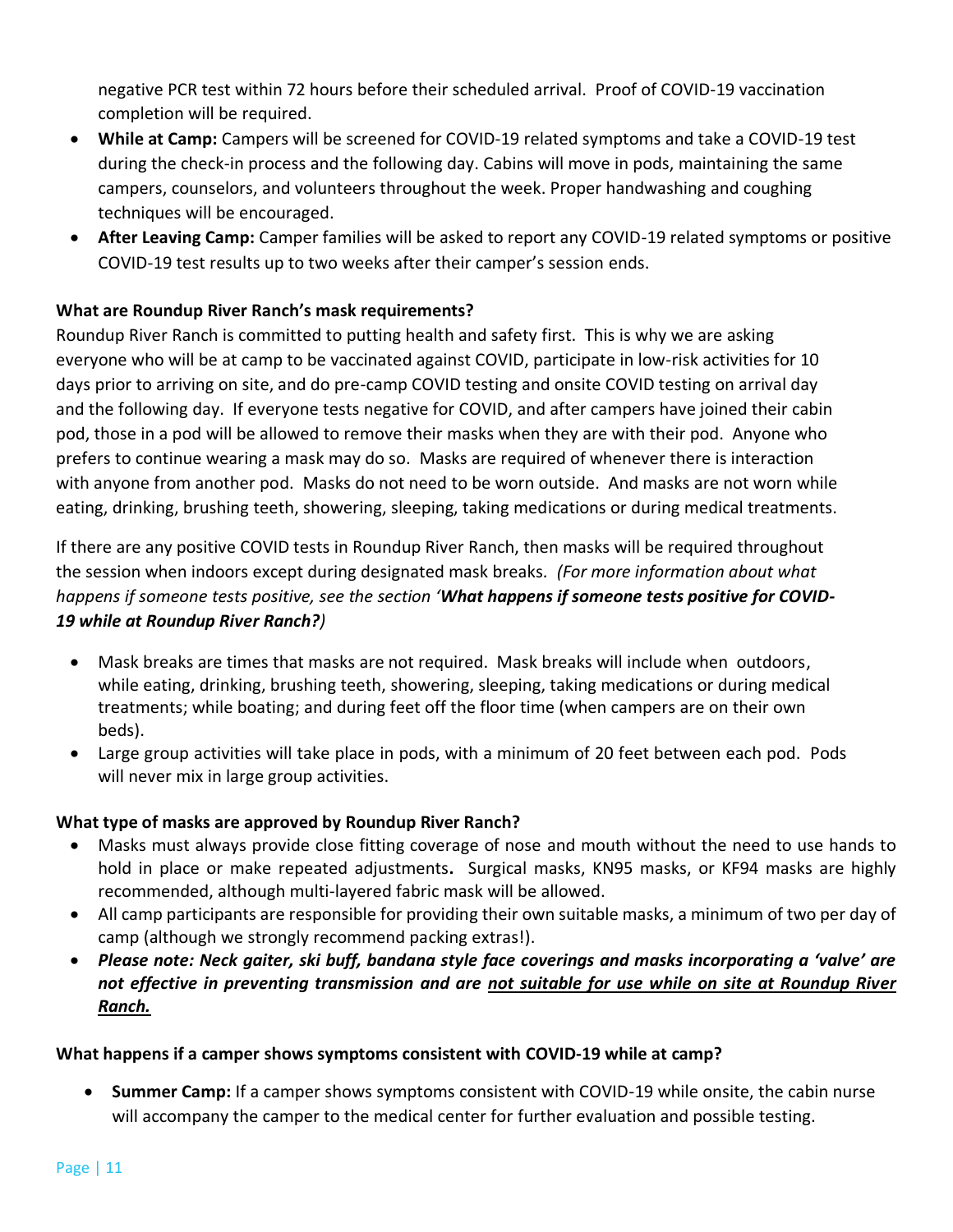• **Family Retreat:** If a participant shows symptoms consistent with COVID-19 while onsite, we will communicate and coordinate immediately with the entire family. Medical staff will evaluate to determine the need for possible testing.

## **What happens if someone tests positive for COVID-19 while at Roundup River Ranch?**

If someone tests positive for COVID-19 while onsite, we will continue to monitor their symptoms. If the participant is a minor, we will work with a parent or legal guardian to create a safe departure plan. We will also work in accordance with CDPHE and CDHS to notify and/or isolate individuals who have had potential contact with the camper.



Parents and guardians of all campers onsite will be notified of positive

cases. During Family Retreats, if a family member tests positive for COVID-19 while onsite, we will work with the family to create a safe departure plan for the entire family and communicate with other families onsite.

## **If my child or our family has been vaccinated against COVID-19, will they need a negative test before arriving at camp?**

Yes, all participants will be required to provide a negative COVID-19 test before arriving at Roundup River Ranch.

## **When will more detailed information become available?**

Campers will receive an updated version of this FAQ document, including more details, on May 25, 2022. Families will be asked to review this document to ensure camp is the right fit for them in 2022.

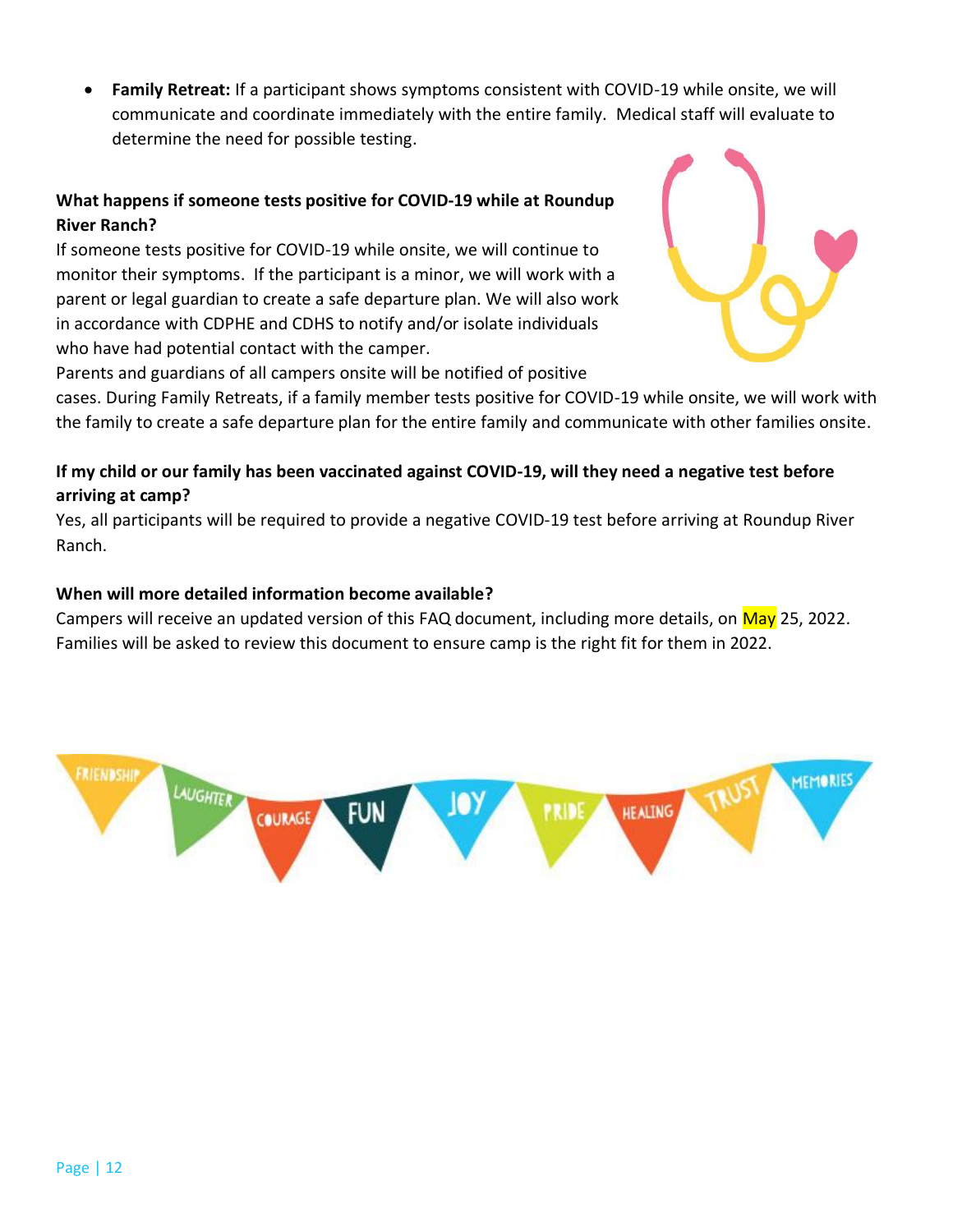# **Volunteer FAQs**

# **Volunteer Positions & Eligibility**

#### **How will volunteer positions differ in 2022 from past summers?**

The heart of volunteering at Roundup River Ranch will be the same! There will still be multiple ways to volunteer, but we have adapted the positions to reduce the risk of spreading COVID-19. We are hiring a reduced volunteer team that maintains a safe and compliant camper to staff ratio.

- **Session Volunteer:** This is a residential position where individuals will join a cabin as part of the counselor team to help care for and supervise campers.
	- o **New!** Cabins will travel together in pods, maintaining the same campers, counselors, and volunteers throughout the session.
	- o **New!** During Summer Camp, Cabin Nurse Volunteers will be housed in their assigned cabin throughout the camp session.
- **Day Volunteers:** This is a daytime position where individuals will help support the operation of camp by supporting in the areas of food services, housekeeping, or facilities.
	- o **New!** Day Volunteers are critical to make camp possible but will not have direct interaction with campers this year.

#### **Who is eligible to apply as a volunteer for the 2022 camp season?**

Volunteer eligibility requirements:

- Prior experience working with children.
- **Session Volunteers:** at least 19 years of age.
- **Day Volunteers:** at least 16 years of age.
- **New!** Can successfully wear a mask throughout the day.
- **New!** All volunteers must be able to provide their own transportation to and from camp, including early departure from the session if necessary. Roundup River Ranch will not provide any shuttles or rides to shuttles from camp.

Volunteer eligibility will depend on the successful completion of an online application – including but not limited to a background check, references, interview, health history and immunization information.

#### **Are there travel restrictions for volunteers coming to Roundup River Ranch?**

In compliance with current CDC and Colorado guidelines, we are monitoring community spread and updated travel guidance. If you have concerns about transportation, please indicate your needs on your application. For volunteers who are unable to attend in-person programs, we strongly encourage you to apply for Camp Online programs including Summer Camp Online and Family Camp Online!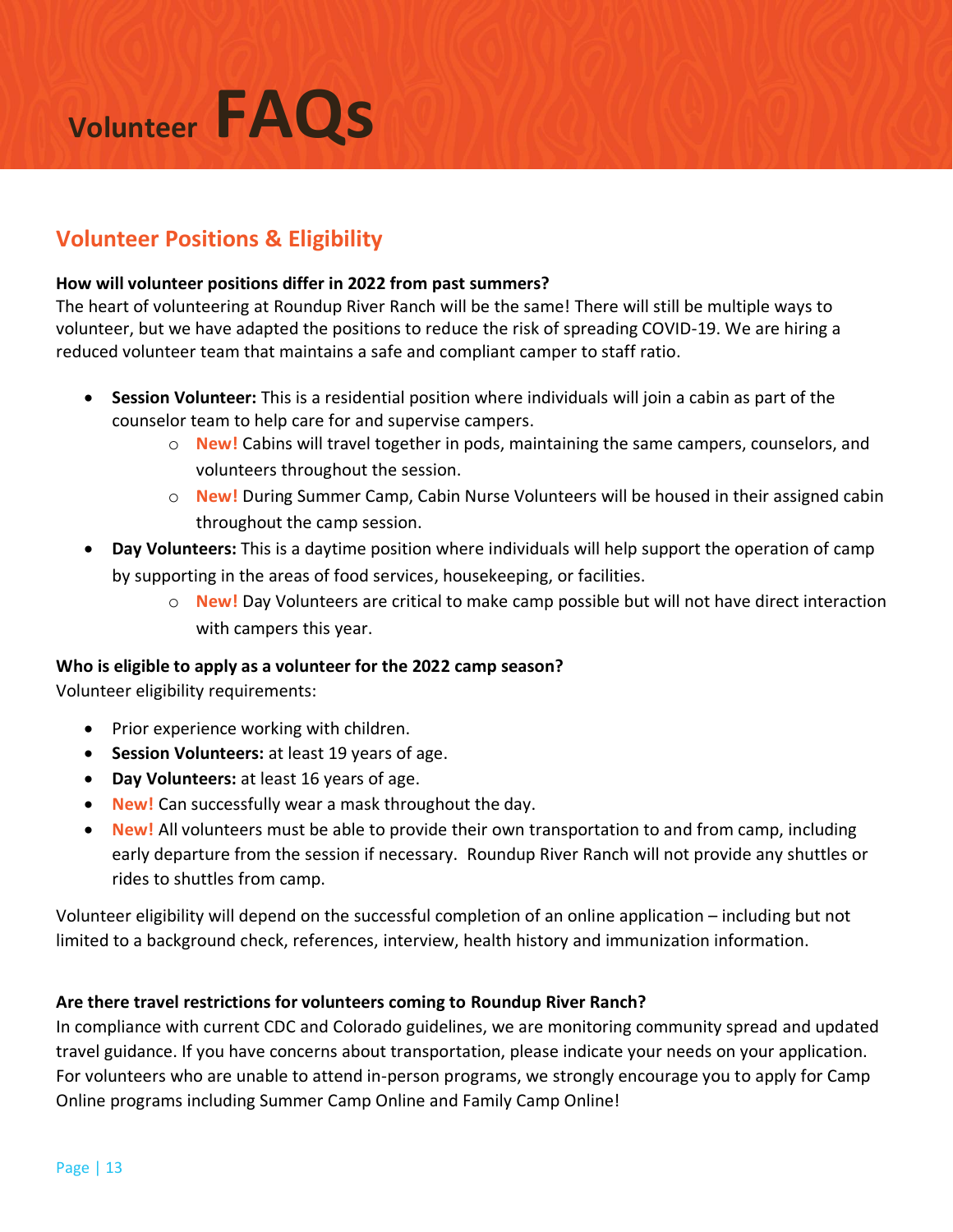# **Volunteer Application Process**

## **How does the volunteer application process work for the 2022 Summer Camp Program?**

Volunteer applications for Summer Camp and Family Retreats will become available on November 15, 2021, online at [www.roundupriverranch.org/volunteer/apply-to-volunteer.](http://www.roundupriverranch.org/volunteer/apply-to-volunteer) As soon as the application is complete, applicants will be contacted to schedule an interview. *\*Although volunteers will be accepted on a rolling basis, please note we will make a final assessment of Summer Camp planning on April 1, 2022.*

## **When will I know if I have a position in the 2022 Summer Camp Program?**

We aim to notify applicants about the status of their volunteer application on a rolling basis as applications and volunteer requirements are fully complete.

# **Volunteer Session Dates & Schedule**

## **What are the training and session dates of the 2021 in-person programs at Camp?**

Session Volunteers will attend a mandatory training onsite at Roundup River Ranch before their position begins. Day Volunteers will complete online training in addition to in-person training prior to beginning in their role. More details will be provided prior to your start date.

Summer Camp Session 1: June 16-20 (Volunteer orientation starts June 15) Summer Camp Session 2:June 24-28 (Volunteer orientation starts June 23) Summer Camp Session 3: July 7-11 (Volunteer orientation starts July 6) Summer Camp Session 4: July 15-19 (Volunteer orientation starts July 14) Summer Camp Session 5: July 24-28 (Volunteer orientation starts July 23) Family Retreat Session 1: July 1-3 (Volunteer orientation is July 1) Family Retreat Session 2: September 9-11 (Volunteer orientation is September 9) Family Retreat Session 3: September 23-25 (Volunteer orientation is September 23) Family Retreat Session 4: October 7-9 (Volunteer orientation is October 7) Family Retreat Session 5: October 21-23 (Volunteer orientation is October 21)

## **How will the session schedule differ this summer than in summers past?**

We will host five summer sessions that are five days each and five family retreats that are three days each. The daily camp schedule will remain relatively intact with designated activity area times, mealtimes, rest time, and evening activities. Cabins will travel together in pods, maintaining the same campers, counselors, and volunteers throughout the session. Campers will be able to participate in the many of the same camp activity areas, but large camp-wide events will be divided into small-group outdoor activities. We will not be offering horseback riding or high ropes this year. But we are excited to introduce some new activities including low ropes!

# 

# **Safety Protocols**

#### **Are volunteers required to receive the vaccine before participating?**

Page | 14 Yes, all volunteers will be required to receive the COVID-19 vaccine before arriving onsite for the 2022 Summer Camp or Family Retreat programs. COVID vaccine booster doses for those who are eligible to receive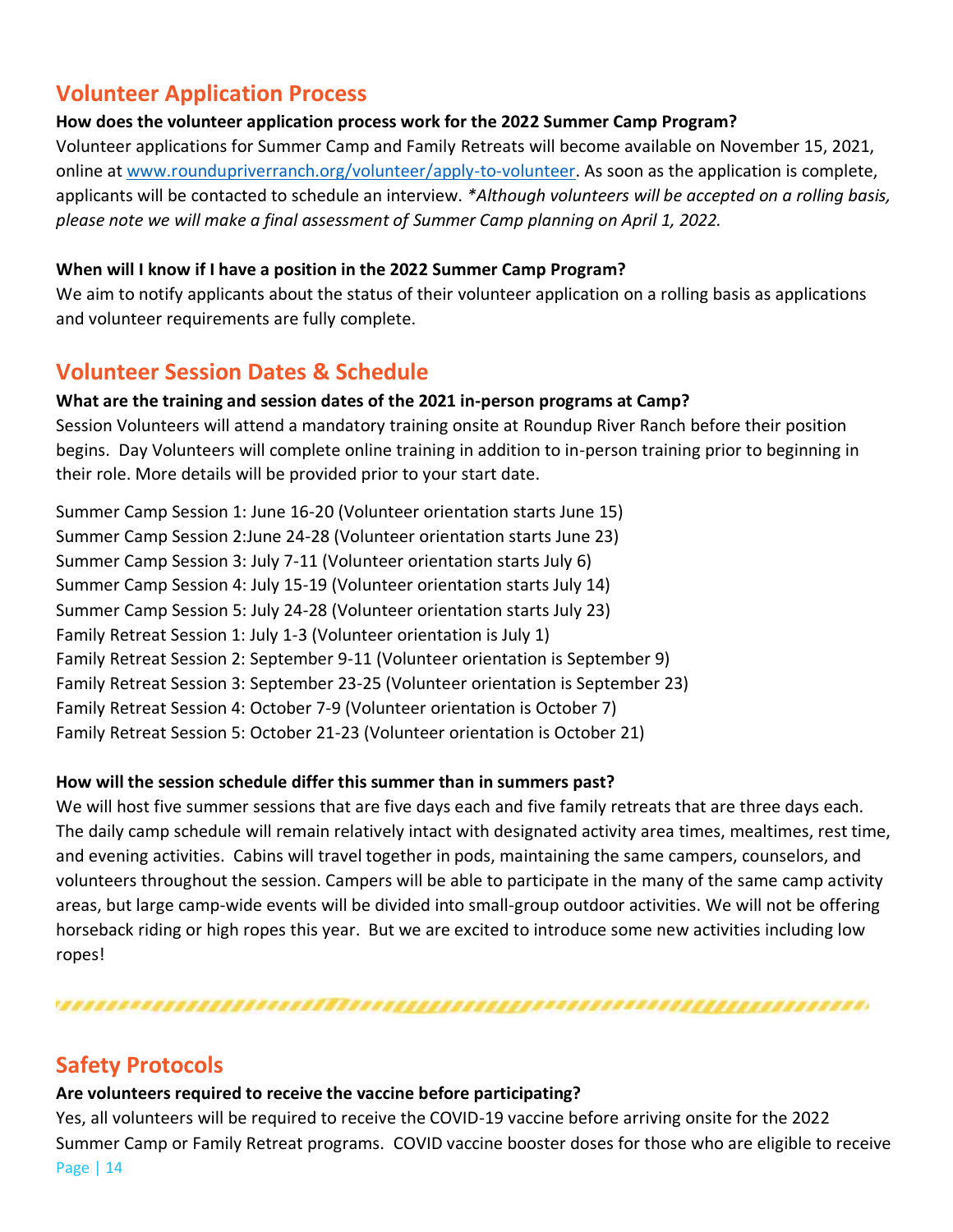one, are recommended but not required. Please talk to your physician about whether a booster dose is right for you. COVID booster dose must be received at least 1 week prior to arriving on site.

## **What COVID-19 precautions will be required of volunteers this summer?**

- **Before Arriving at Camp:** Volunteers will be asked to self-monitor for symptoms, avoid large gatherings, maintain physical distance, and wear a mask when around others, when and if appropriate, in the two weeks prior to arriving at camp. Volunteers must be fully vaccinated and will need to submit a negative PCR test before arrival.
- **While at Camp:** Volunteers will be required to wear a face mask and observe physical distance from others while onsite. We ask that everyone help in sanitizing common areas and maintaining personal hygiene through proper hand washing and coughing techniques. Session Volunteers will stay onsite at all times during their assigned session(s).
- **After Leaving Camp:** Volunteers will be asked to self-monitor and report any symptoms or positive PCR test results up to two weeks after their time at camp ends.

## **What are Roundup River Ranch's mask requirements?**

Roundup River Ranch is committed to putting health and safety first. This is why we are asking everyone who will be at camp to be vaccinated against COVID, participate in low-risk activities for 10 days prior to arriving on site, and do pre-camp COVID testing and onsite COVID testing on arrival day and the following day. If everyone tests negative for COVID, and after campers have joined their cabin pod, those in a pod will be allowed to remove their masks when they are with their pod. Anyone who prefers to continue wearing a mask may do so. Masks are required whenever there is interaction with anyone from another pod. Masks do not need to be worn outside. And masks are not worn while eating, drinking, brushing teeth, showering, sleeping, taking medications or during medical treatments.

If there are any positive COVID tests in Roundup River Ranch, then masks will be required throughout the session when indoors except during designated mask breaks*. (For more information about what happens if someone tests positive, see the section 'What happens if someone tests positive for COVID-19 while at Roundup River Ranch?)*

- Mask breaks are times that masks are not required. Mask breaks will include when outdoors, while eating, drinking, brushing teeth, showering, sleeping, taking medications or during medical treatments; while boating; and during feet off the floor time (when campers are on their own beds).
- Large group activities will take place in pods, with a minimum of 20 feet between each pod. Pods will never mix in large group activities.

#### **What type of masks are approved by Roundup River Ranch?**

- Masks must always provide close fitting coverage of nose and mouth without the need to use hands to hold in place or make repeated adjustments**.** Surgical masks, KN95 masks, or KF94 masks are highly recommended, although multi-layered fabric mask will be allowed.
- All camp participants are responsible for providing their own suitable masks, a minimum of two per day of camp (although we strongly recommend packing extras!).
- *Please note: Neck gaiter, ski buff, bandana style face coverings and masks incorporating a 'valve' are not effective in preventing transmission and are not suitable for use while on site at Roundup River Ranch.*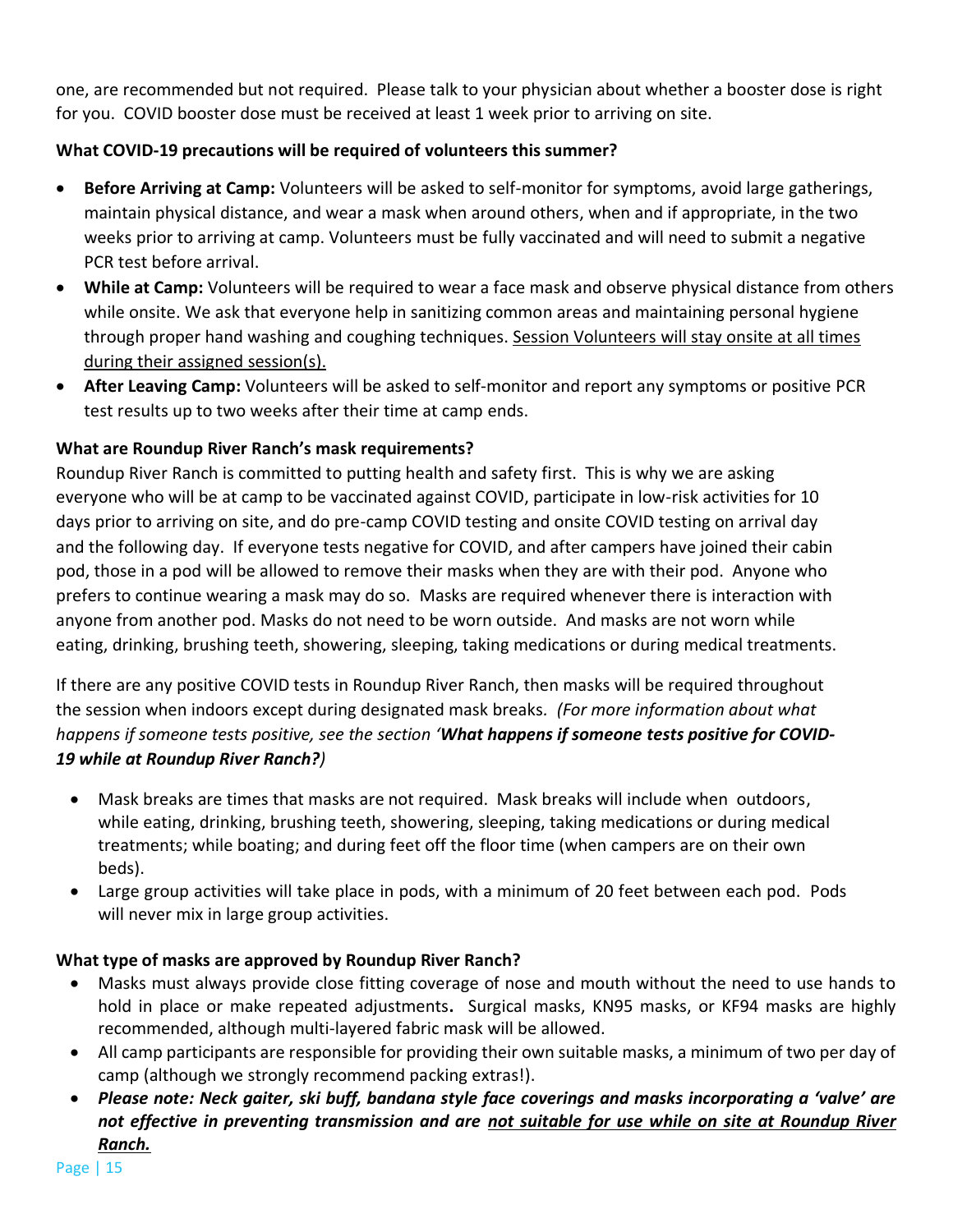#### **What happens if a volunteer shows symptoms consistent with COVID-19 while at Camp?**

If a volunteer shows symptoms consistent with COVID-19 while onsite, the cabin nurse or a member of the medical team will evaluate to determine the need for further testing.

#### **What happens if a volunteer tests positive for COVID-19 while at Roundup River Ranch?**

If a volunteer tests positive for COVID-19 while at Roundup River Ranch, we will continue to monitor their symptoms and make a departure plan that ensures they are able to safely leave Camp. If the volunteer is a minor, their parents or legal guardians will be notified immediately. The volunteer will remain in isolation until retrieved by family/caregivers or they are able to drive themself home. We will also work in accordance with CDPHE and CDHS to notify and/or isolate individuals who have had potential contact with the person.

#### **If I have been vaccinated against COVID-19, will I need a negative test before arriving at camp?**

Yes, all participants will be required to provide a negative PCR test before arriving at Roundup River Ranch.

#### **When will more detailed information become available?**

Volunteers will receive an updated version of this FAQ document, including more details, on May 25, 2022. Volunteers will be asked to review this document to ensure camp is the right fit for them in 2022.

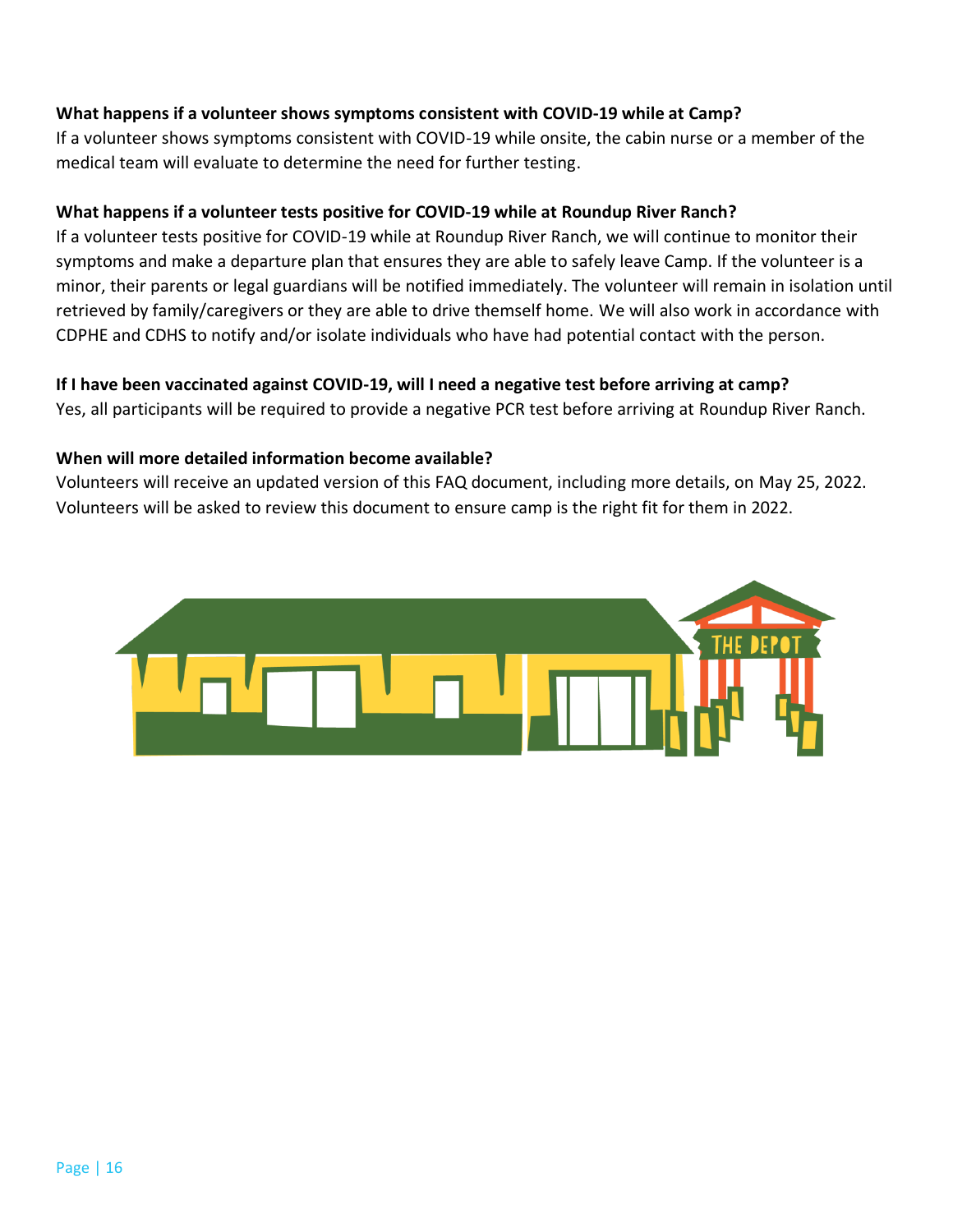# **Staff FAQs**

# **Staff Positions & Eligibility**

## **How will staff positions differ in 2022 from past summers?**

Please see our staff webpage to view all available 2022 staff positions and how they will differ. A brief overview…

- We are hiring a reduced staff team that maintains a safe and compliant camper to staff ratio.
- **Cabin Counselors** will provide direct care for camper and facilitate all activities.
- **Food Services and Housekeeping Staff** will be hired to support these critical areas. **New!** These staff will *not* join a cabin after their shift to ensure cabin pods remain consistent.

# **Who is eligible to apply as a staff member for the 2022 Summer Camp Program?** *Eligibility requirements:*

- 19 years of age for Cabin Counselors.
- **New!** 18 years of age for Food Service and Housekeeping residential positions. 16 years of age for non-residential positions.
- **New!** Can successfully wear a mask throughout the day.
- **New!** Are fully vaccinated for COVID 19.
- See job description and website for details.

#### *Essential Functions:*

- Must be able to provide complete, independent personal care for yourself regarding hygiene maintenance, medical needs, and medication administration.
- Must be physically and mentally able to work 12-hour shifts with limited breaks.
- Cabin Counselor: Must be able to provide personal care for campers including bathing, toileting, changing diapers, dressing, transferring children out of their wheelchair, etc.
- Cabin Counselor: Must possess the physical, mental and emotional strength and stamina to maintain constant supervision of campers for the duration of the season.
- Cabin Counselor: Be able to push, pull, lift, and carry items up to 50 pounds.
- Cabin Counselor: Be able to supervise and instruct campers; will require the ability to walk, sit, climb, kneel, crouch, and stand.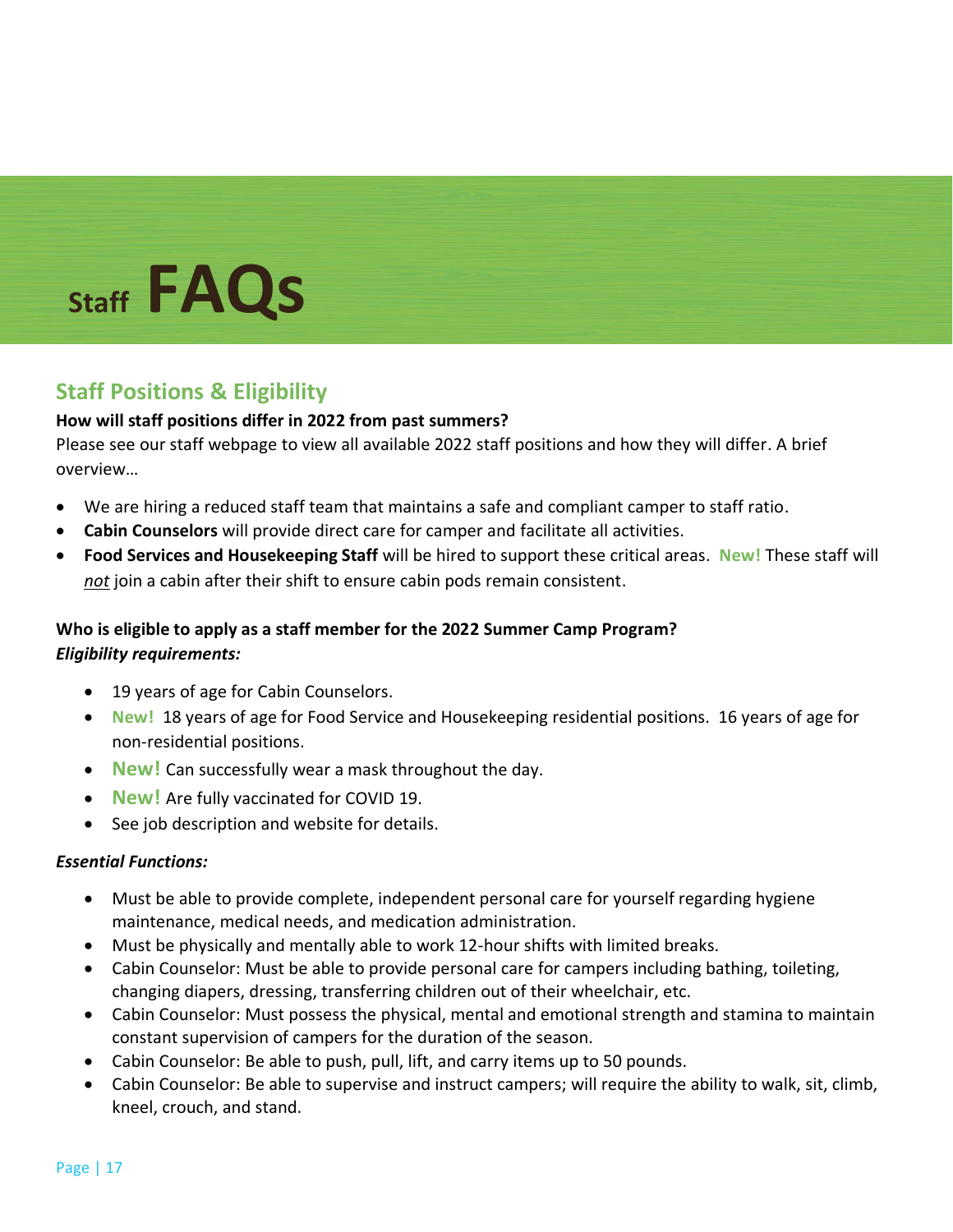#### **Are there travel restrictions for staff coming to Roundup River Ranch?**

Not currently. In compliance with current CDC and Colorado guidelines, we are monitoring community spread and updated travel guidance. All staff will be required to complete regular testing upon arrival. If you have concerns about transportation, please indicate your needs on your application. Travel restrictions will be analyzed on an ongoing basis.

# **Staff Application Process**

#### **How does the staff application process work for the 2022 Summer Camp Program?**

The staff application will be launched on **November 15, 2021,** at [https://roundupriverranch.org/about](https://roundupriverranch.org/about-us/employment/)[us/employment/.](https://roundupriverranch.org/about-us/employment/) Please complete applications as quickly as possible. As applications are received, we will review, and then schedule eligible applicants for an interview. Staff applications will close when all positions have been filled.

#### **When will I know if I have a position in the 2022 Summer Camp Program?**

Applicants are notified of employment decisions on a rolling basis.

# **Staff Session Dates & Schedule**

#### **What are the training and session dates of the 2022 Summer Camp Program?**

Hired staff will have virtual and in-person training sessions throughout the summer. Staff are expected to work all Volunteer Orientation dates. Please visit the website for the most up to date information regarding what diagnosis groups will be served during each session.

**Leadership Staff Training:** May 30 (7:00-8:00pm MST check in) – June 2 **Virtual Information Session:** TBD **Staff Arrival Day:** June 2 (7:00-8:00pm MST check in) **Staff Training:** June 2-June 12 Summer Camp Session 1: June 16-20 (Volunteer orientation starts June 15) Summer Camp Session 2:June 24-28 (Volunteer orientation starts June 23) Family Retreat Session 1: July 1-3 (Volunteer orientation is July 1) Summer Camp Session 3: July 7-11 (Volunteer orientation starts July 6) Summer Camp Session 4: July 15-19 (Volunteer orientation starts July 14) Summer Camp Session 5: July 24-28 (Volunteer orientation starts July 23) **Summer Camp Clean Up and Closure:** July 29 **Staff Departure Day:** July 30, 2022, 10:00am MST check out

#### **How will the session schedule differ this year than in years past?**

The Summer Camp season will include five summer sessions that are five days each and one Family Retreat that is three days. The daily camp schedule will remain relatively intact with designated activity area times, mealtimes, rest time, and evening activities. Cabins will travel together in pods, maintaining the same campers, counselors, and volunteers throughout the session. Campers will be able to participate in the many of the same camp activity areas, but large camp-wide events will be divided into small-group outdoor activities. We will *not* be offering horseback riding or high ropes this year. But, we are excited to introduce some new activities including low ropes!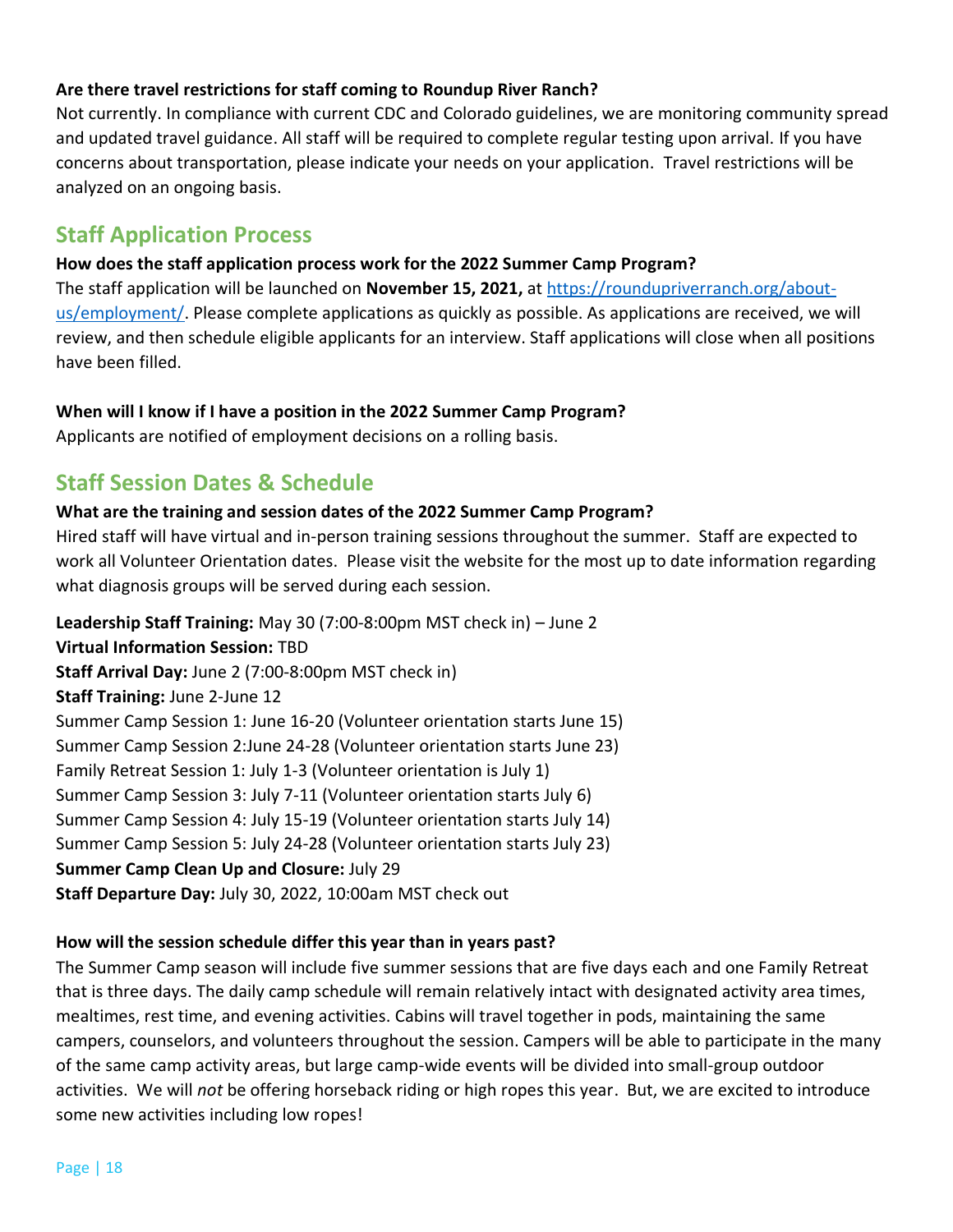

# **Safety Protocols**

**Are staff members required to receive the vaccine before participating in Summer Camp Programs?** Yes, all staff will be required to receive the COVID-19 vaccine before arriving onsite for the 2022 Summer Camp or Family Retreat programs. COVID vaccine booster doses for those who are eligible to receive one, are recommended but not required. Please talk to your physician about whether a booster dose is right for you. COVID booster dose must be received at least 1 week prior to arriving on site.

#### **What COVID-19 precautions will be required of staff this summer?**

- **Before Arriving at Camp:** Staff will be asked to self-monitor for symptoms, avoid large gatherings, maintain physical distance, and wear a mask when around others, when and if appropriate, in the two weeks prior to arriving at camp. Staff will need to take a COVID PCR or rapid antigen test and submit a negative result before arrival. You will be given detailed information on the COVID triple test or single test protocol based on your position at camp-stay tuned for details!
- **While at Camp:** Immediately upon arrival, staff can expect to take a rapid test that is coordinated by the Roundup River Ranch medical team. Three days and seven days after arrival for staff training, staff will be required to take additional rapid tests, also coordinated by the medical team. Staff will also take COVID-19 tests at the beginning and end of each session and as needed for suspected symptoms. We ask that everyone help in sanitizing common areas and maintaining personal hygiene through proper hand washing and coughing techniques. Residential staff will stay onsite at all times during sessions.
- **After Leaving Camp:** Staff will be asked to self-monitor and report any symptoms or positive COVID test results up to two weeks after their time at camp ends.

#### **What are Roundup River Ranch's mask requirements?**

Roundup River Ranch is committed to putting health and safety first. This is why we are asking everyone who will be at camp to be vaccinated against COVID, participate in low-risk activities for 10 days prior to arriving on site, and do pre-camp COVID testing and onsite COVID testing on arrival day and the following day. If everyone tests negative for COVID, and after campers have joined their cabin pod, those in a pod will be allowed to remove their masks when they are with their pod. Anyone who prefers to continue wearing a mask may do so. Masks are required whenever there is interaction with anyone from another pod. Masks do not need to be worn outside. And masks are not worn while eating, drinking, brushing teeth, showering, sleeping, taking medications or during medical treatments.

If there are any positive COVID tests in Roundup River Ranch, then masks will be required throughout the session when indoors except during designated mask breaks*. (For more information about what happens if someone tests positive, see the section 'What happens if someone tests positive for COVID-19 while at Roundup River Ranch?)*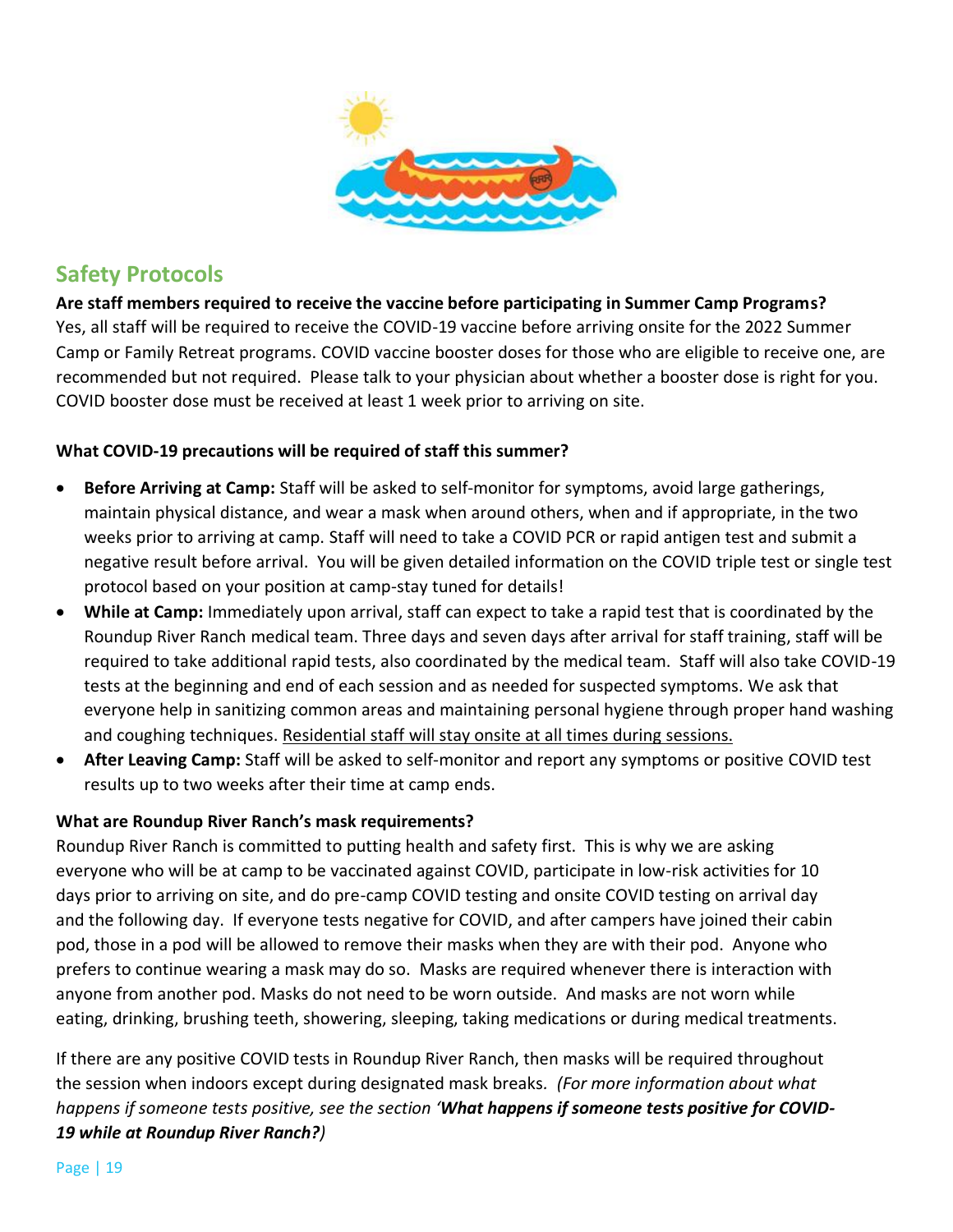- Mask breaks are times that masks are not required. Mask breaks will include when outdoors, while eating, drinking, brushing teeth, showering, sleeping, taking medications or during medical treatments; while boating; and during feet off the floor time (when campers are on their own beds).
- Large group activities will take place in pods, with a minimum of 20 feet between each pod. Pods will never mix in large group activities.

#### **What type of masks are approved by Roundup River Ranch?**

- Masks must always provide close fitting coverage of nose and mouth without the need to use hands to hold in place or make repeated adjustments**.** Surgical masks, KN95 masks, or KF94 masks are highly recommended, although multi-layered fabric mask will be allowed.
- All camp participants are responsible for providing their own suitable masks, a minimum of two per day of camp (although we strongly recommend packing extras!).
- *Please note: Neck gaiter, ski buff, bandana style face coverings and masks incorporating a 'valve' are not effective in preventing transmission and are not suitable for use while on site at Roundup River Ranch.*

#### **What happens if a staff member shows symptoms consistent with COVID-19 while at Camp?**

If a staff member shows symptoms consistent with COVID-19 while onsite, the cabin nurse or a member of the medical team will evaluate to determine the need for further testing.

#### **What happens if a staff member tests positive for COVID-19 while at Camp?**

If a staff member tests positive for COVID-19 while at Roundup River Ranch, we will continue to monitor their symptoms and make a departure plan that ensures they are able to safely leave Camp. The staff member will remain in isolation until retrieved by family/caregivers or they are able to drive themself home. We will also work in accordance with CDPHE and CDHS to notify and/or isolate individuals who have had potential contact with the person.

#### **If I have been vaccinated against COVID-19, will I need a negative test before arriving at camp?**

Yes, all residential staff will be required to provide a negative PCR test before arriving at Roundup River Ranch. Non-residential staff will do daily self health screens be screened daily and do routine COVID rapid antigen testing.

#### **When will more detailed information become available?**

Staff will receive an updated version of this FAQ document, including more details, on May 25, 2022. Staff will be asked to review this document to ensure camp is the right fit for them in 2022.